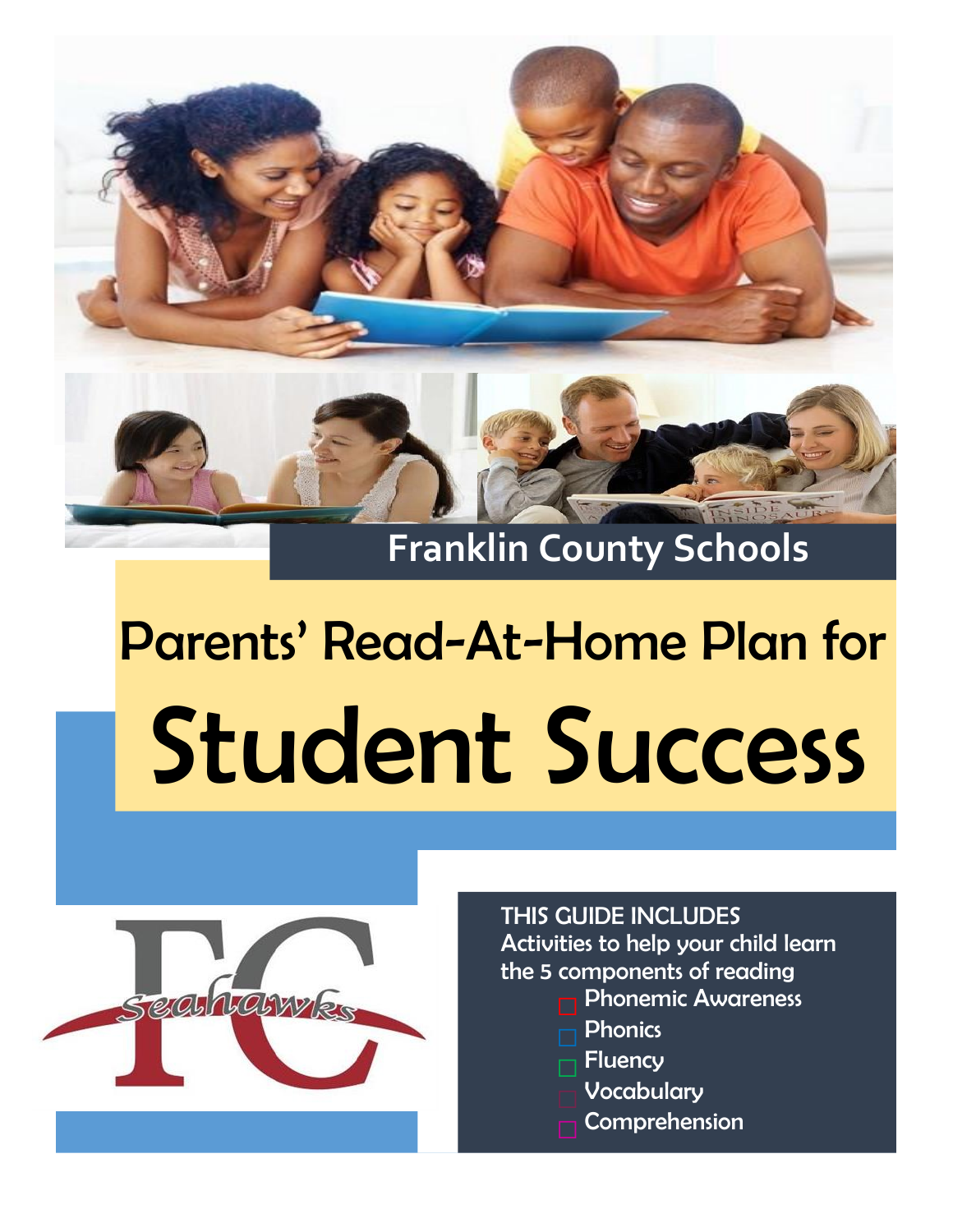## Parents' Read-At-Home Plan for Student Success

**Franklin County Schools At-Home Reading Activities**

## Parents,

You are your child's first teacher, and reading with your child is a proven way to promote early literacy. Helping to make sure your child is reading on grade level by third grade, and if not by third grade, certainly by the time he or she enters middle school, is one of the most important things you can do to prepare him/her for the future. By reading with your child for 20 minutes per day and making a few simple strategies a part of your daily routine, you can make a positive impact on your child's success in school.

We are happy to provide you with this Read-at-Home Plan, which includes strategies to help your child become a more proficient reader!

Sincerely,

Franklin County Schools

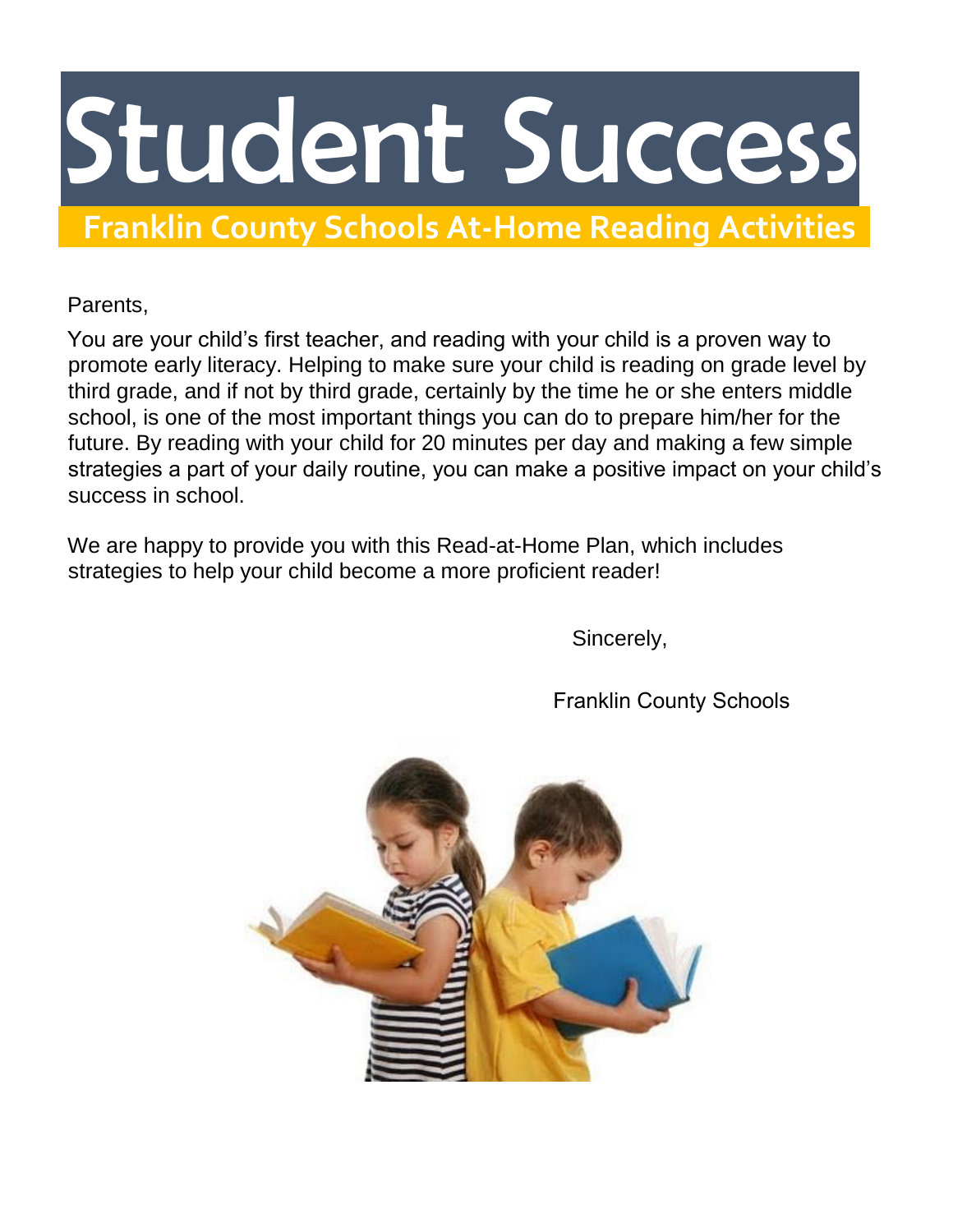



Help Your Child Succeed in School: **Build the Habit of Good Attendance Early** School success goes hand in hand with good attendance!

#### **DID YOU KNOW?**

- . Starting in kindergarten, too many absences can cause children to fall behind in school.
- . Missing 10 percent (or about 18 days) can make it harder to learn to read.
- . Students can still fall behind if they miss just a day or two days every few weeks.
- . Being late to school may lead to poor attendance.
- . Absences can affect the whole classroom if the teacher has to slow down learning to help children catch up.

Attending school regularly helps children feel better about school-and themselves. Start building this habit in preschool so they learn right away that going to school on time, every day is important. Good attendance will help children do well in high school, college, and at work.

## **WHAT YOU CAN DO**

- Set a regular bed time and morning routine.
- . Lay out clothes and pack backpacks the night before.
- . Find out what day school starts and make sure your child has the required shots.
- . Introduce your child to her teachers and classmates before school starts to help her transition.
- . Don't let your child stay home unless she is truly sick. Keep in mind complaints of a stomach ache or headache can be a sign of anxiety and not a reason to stay home.
- . If your child seems anxious about going to school, talk to teachers, school counselors, or other parents for advice on how to make her feel comfortable and excited about learning.
- Develop back-up plans for getting to school if something comes up. Call on a family member, a neighbor, or another parent.
- Avoid medical appointments and extended trips when school is in session.

#### **When Do Absences Become a Problem?**



Note: These numbers assume a 180-day school year.

## For more on school readiness, visit attendanceworks.org and reachoutandread.org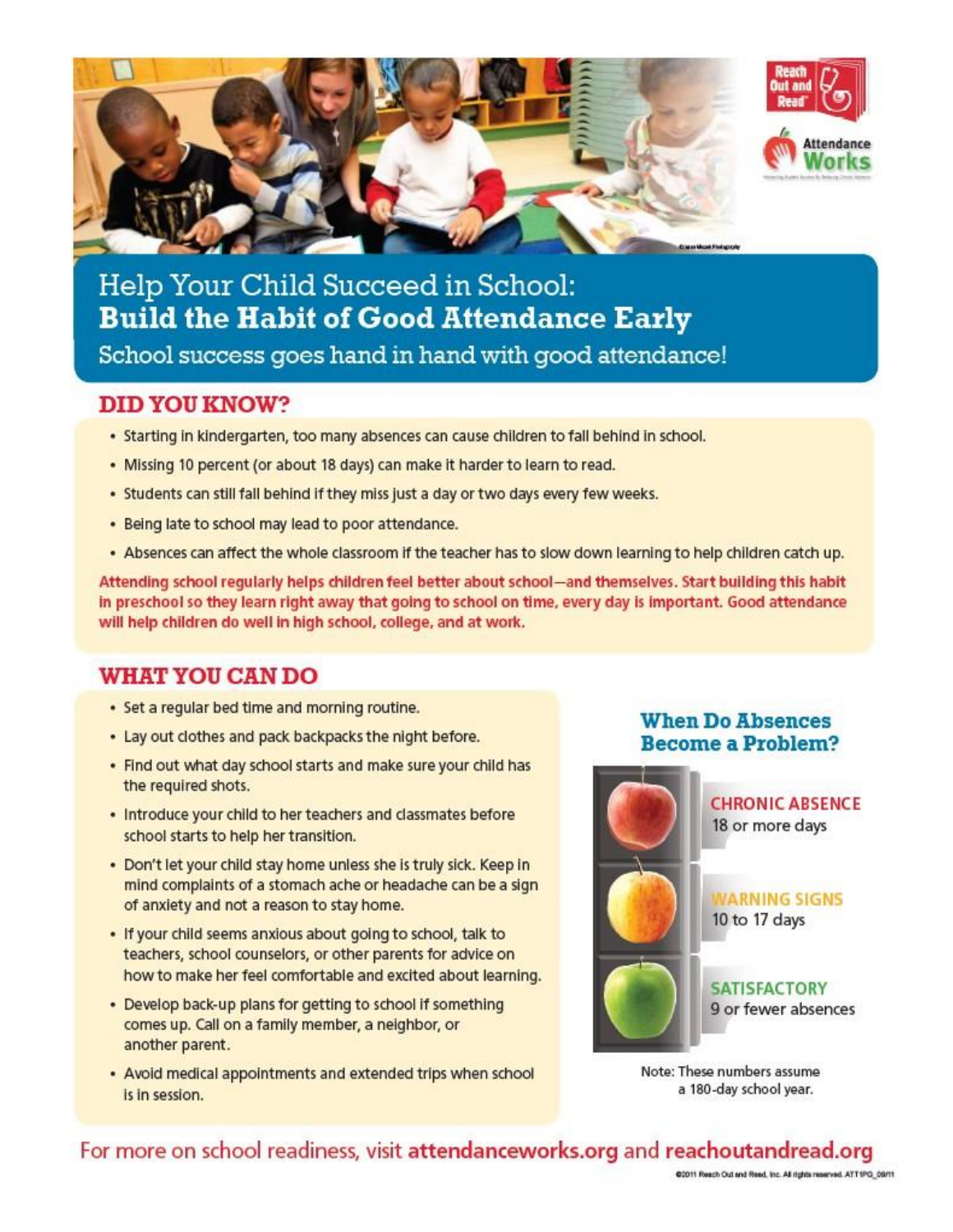

## Ayude a su hijo a tener éxito en la escuela: Creando el hábito de buena asistencia a temprana edad ¡El éxito escolar va de mano a mano con una buena asistencia escolar!

## ¿SABÍA QUE...?

- · Empezando en el kínder, muchas ausencias pueden causar que los niños se atrasen en la escuela.
- · Faltar el 10% (más o menos faltar 18 días en el kínder) puede bajar el rendimiento en el primer grado y hacer que cueste más aprender a leer.
- · Los estudiantes se pueden seguir atrasando aunque sólo falten uno o dos días durante varias semanas.
- · Las llegadas tarde en los primeros grados pueden predecir que el estudiante tendrá mala asistencia en los años siguientes.
- · La falta de asistencia a la escuela puede afectar a todos en la clase, ya que el maestro tiene que disminuir el aprendizaje para ayudar a los niños a ponerse al día.
- · Las escuelas pueden perder dinero para programas educacionales porque frecuentemente la asistencia es la base para la asignación de los fondos.

Asistir regularmente a la escuela, ayuda a los niños a sentirse mejor en la escuela-y consigo mismos. Empezar a crear este hábito en la edad preescolar, los hará aprender rápidamente la importancia de ir a la escuela a la hora indicada y todos los días. La buena asistencia ayudará a los niños a tener éxito en la preparatoria, la universidad y en el trabajo.

## COMO AYUDAR A SU HIJO

- · Establezca una hora consistente para acostarse y la rutina de cada mañana.
- · Prepare la ropa y las mochilas la noche anterior.
- · Averigüe el día en que empieza la escuela y asegúrese que su hijo tenga las vacunas requeridas.
- · Presente a su hijo a sus maestros y compañeros de clase antes que la escuela empiece, para ayudarle con la transición a la escuela.
- · Sólo deje que su niño se quede en casa si está realmente enfermo. Tenga en mente que las quejas de un dolor de estómago o de cabeza pueden ser seña de ansiedad y no una razón para quedarse en casa.
- · Si su hijo parece ansioso por ir a la escuela, hable con los maestros, consejeros u otros padres para que le aconsejen sobre cómo hacerlo sentir cómodo y motivado a asistir a la escuela.
- · Prepare opciones para llegar a la escuela si algo inesperado sucede. Contacte con anterioridad un familiar, un vecino u otro padre para que le ayude en esos días.
- · Evite citas médicas y viajes prolongados durante el tiempo de escuela.
- · Contacte al personal de la escuela u oficiales de la comunidad para encontrar ayuda sobre transportación, vivienda, empleo o problemas de salud.

#### ¿Cuándo las ausencias se vuelven en problema?



Nota: Números asumen un año escolar de 180 días

Para más información sobre cómo preparar a su hijo para la escuela,<br>visite attendanceworks.org y reachoutandread.org/esp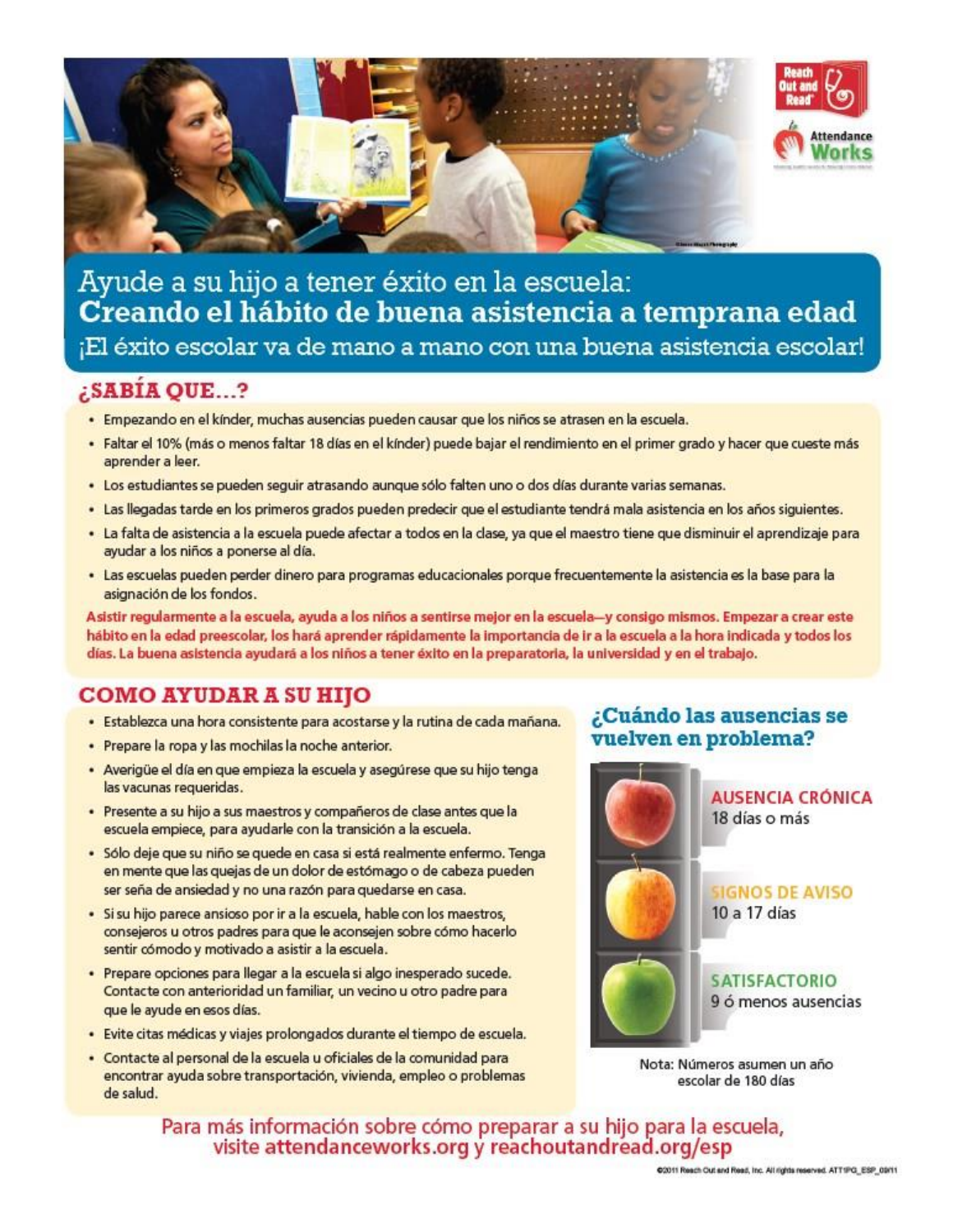

## **Read-At-Home Plan**

| <b>Studer</b> | . | $\sim$ |
|---------------|---|--------|
|               |   |        |

Date\_\_\_\_\_\_\_\_\_\_\_\_\_\_\_\_\_\_\_ Current Intervention or Reading Strategy\_\_\_\_\_\_\_\_\_\_\_\_\_\_\_\_\_\_\_\_\_\_\_

Student Goal (include behavior, criteria of acceptable performance, & timeline)\_\_\_\_\_\_\_\_\_\_\_\_\_\_

Check-In Dates\_\_\_\_\_\_\_\_\_\_\_\_\_\_\_\_\_\_\_\_\_\_\_\_\_\_\_\_\_\_\_\_\_\_\_\_\_\_\_\_\_\_\_\_\_\_\_\_\_\_\_\_\_\_\_\_\_\_\_\_\_\_\_\_

Identified areas of deficiency that require daily practice at home:

| $\Box$ Phonemic Awareness |  |
|---------------------------|--|
| $\Box$ Phonics            |  |
| $\Box$ Fluency            |  |
| $\Box$ Vocabulary         |  |
| $\Box$ Comprehension      |  |

**Student will read at home for 20 minutes each day. Parents will support student with the highlighted activities on the pages that follow.** 

| <b>Parent Signature:</b>  | Date: |
|---------------------------|-------|
| <b>Teacher Signature:</b> | Date: |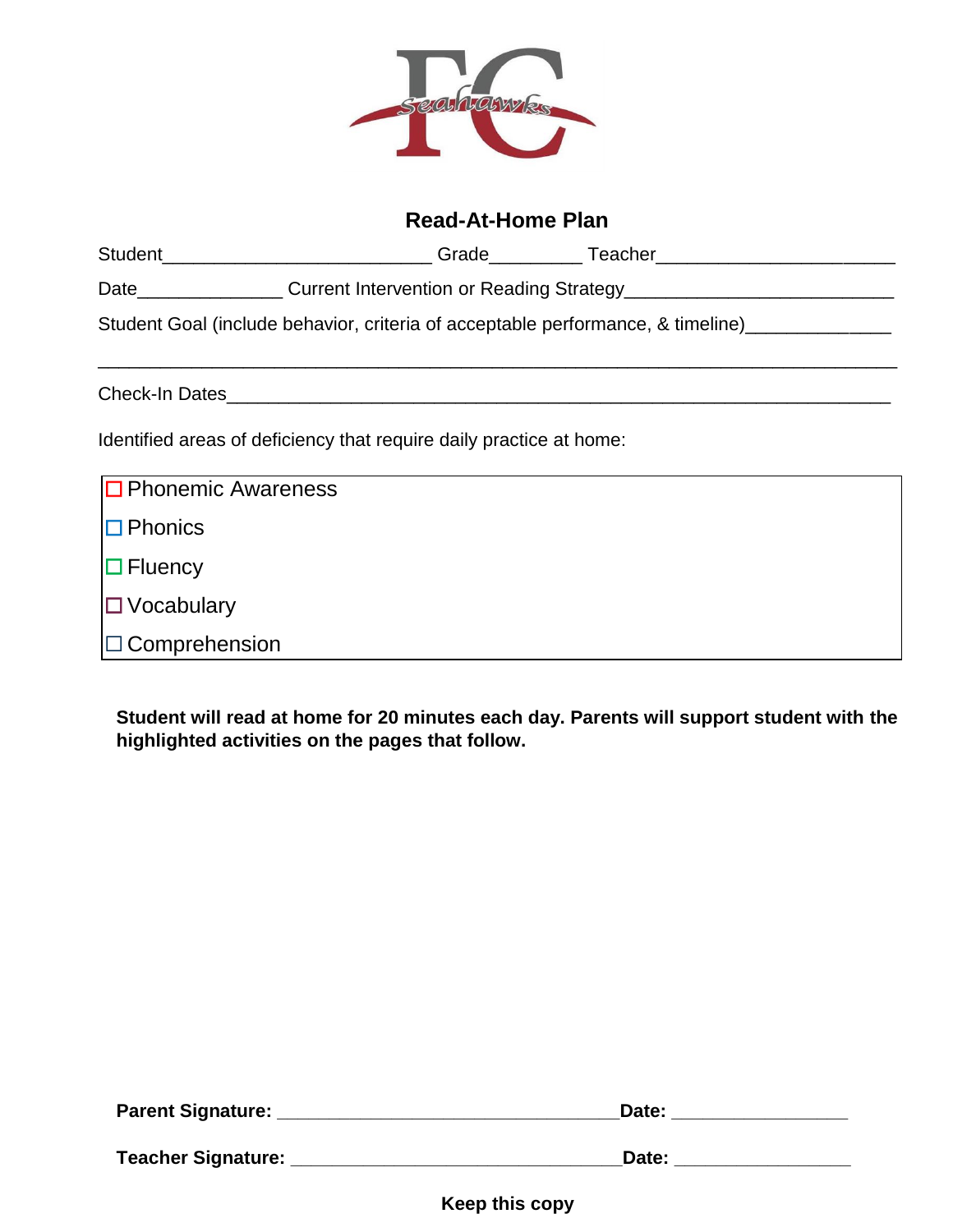

## **Read-At-Home Plan**

|                                                                     |                                                                                                                                                                        |  | Student __________________________Grade ___________Teacher______________________             |  |  |  |
|---------------------------------------------------------------------|------------------------------------------------------------------------------------------------------------------------------------------------------------------------|--|----------------------------------------------------------------------------------------------|--|--|--|
|                                                                     | Date <b>Date Date Date Date Date Date Date Date Date Date Date Date Date Date Date Date Date Date Date Date Date Date Date Date Date Date Date Date Date Date Date</b> |  |                                                                                              |  |  |  |
|                                                                     |                                                                                                                                                                        |  | Student Goal (include behavior, criteria of acceptable performance, & timeline) ____________ |  |  |  |
|                                                                     |                                                                                                                                                                        |  |                                                                                              |  |  |  |
| Check-In Dates                                                      |                                                                                                                                                                        |  |                                                                                              |  |  |  |
| Identified areas of deficiency that require daily practice at home: |                                                                                                                                                                        |  |                                                                                              |  |  |  |
| $\Box$ Phonemic Awareness                                           |                                                                                                                                                                        |  |                                                                                              |  |  |  |
| $\Box$ Phonics                                                      |                                                                                                                                                                        |  |                                                                                              |  |  |  |
| $\Box$ Fluency                                                      |                                                                                                                                                                        |  |                                                                                              |  |  |  |
| $\Box$ Vocabulary                                                   |                                                                                                                                                                        |  |                                                                                              |  |  |  |
| $\Box$ Comprehension                                                |                                                                                                                                                                        |  |                                                                                              |  |  |  |

**Student will read at home for 20 minutes each day. Parents will support student with the highlighted activities on the pages that follow.** 

| <b>Parent Signature:</b>  | Date: |
|---------------------------|-------|
| <b>Teacher Signature:</b> | Date: |

**Return this copy to your child's teacher**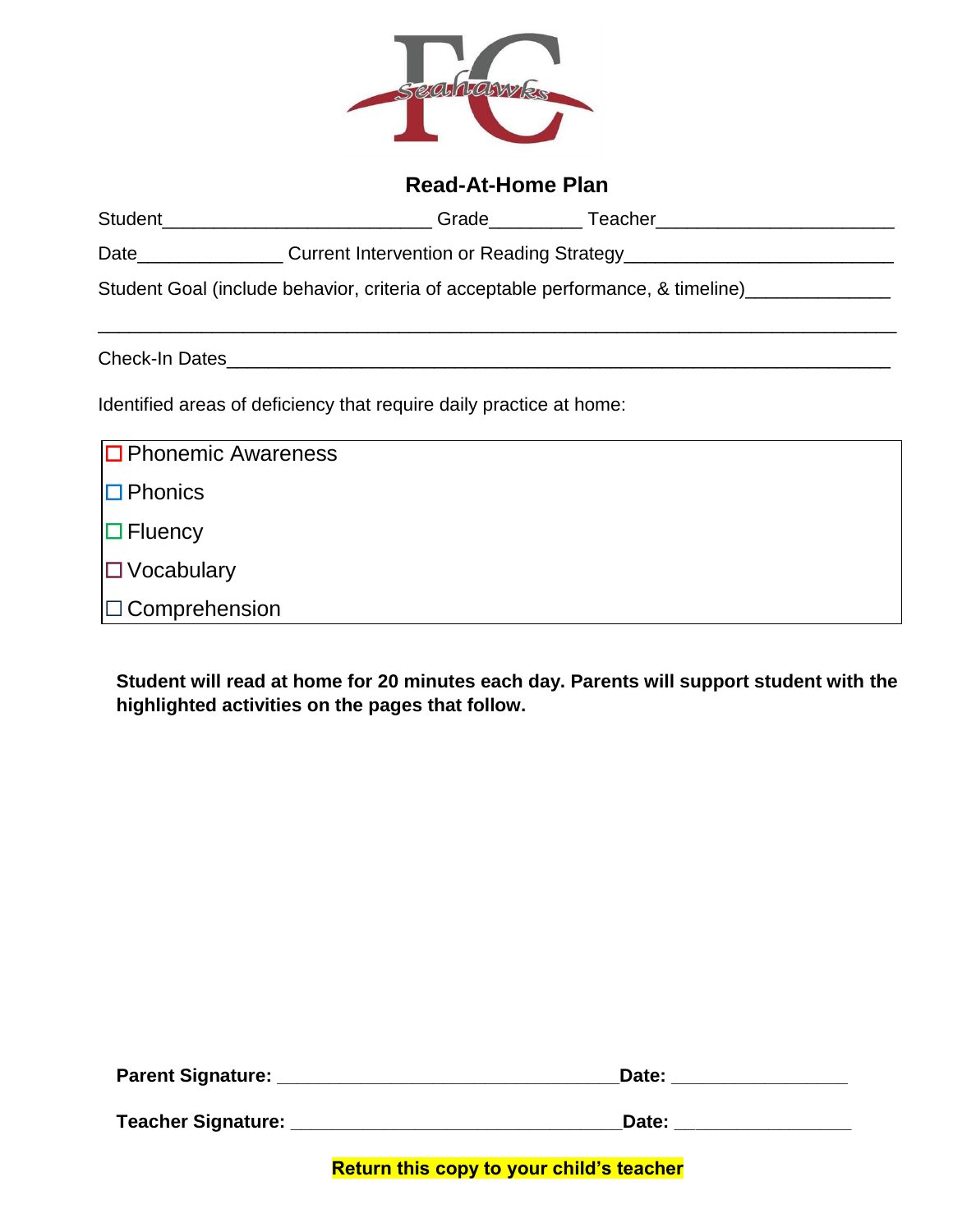#### Suggested At-Home Activities

**Based on the identified deficiencies, please check suggested home activities for the parent to use:** 

## □ Phonemic Awareness – Phonemic awareness is the ability to hear and **distinguish sounds. This includes**

- **Recognizing sounds, alone and in words**
- **Adding sounds to words**
- **Taking apart words and breaking them into their different sounds**
- **Moving sounds**

## **Here are some strategies you can use at home to help your child develop phonemic awareness:**

- **Play "I Spy" with your child, but instead of giving a color say, "I spy something that starts with /b/." or "I spy something with these sounds, /d/ /ŏ/ /g/. Have your child do the same.**
- **Play a game in which you say a word and your child has to segment all the sounds. You ask your child to stretch out a word like dog and he/she can pretend to stretch a word with a rubber band. Your child should say /d/ /ŏ/ /g/.**
- **Play the "Silly Name Game". Replace the first letter of each family member's name with a different letter. For example, 'Tob' for 'Bob", 'Watt' for 'Matt', etc.**
- **Say a sentence aloud and ask your child to determine how many words were in the sentence.**
- **Explain that rhymes are words that sound the same at the end.**
- **Read books containing rhymes over and over again**
- **As you read, have your child complete the rhyming word at the end of each line.**
- □ Orally provide pairs of words that rhyme and pairs that do not rhyme (Example pan/man, **pat/boy). Ask, "Do 'pan' and 'man' rhyme? Why? Do 'pat' and 'boy' rhyme? Why not?"**
- **Prompt your child to produce rhymes. Ask, "Can you tell me a word that rhymes with cake?"**
- **Sing rhyming songs like "Row, Row, Row Your Boat" or "Twinkle, Twinkle, Little Star".**
- **Give your child a small toy car. Write a 3-4 letter word on a piece of paper with the letters spaced apart. Have your child drive the car over each letter saying the letter sound. Have your child start by driving the car over the letters slowly, and then at a faster rate. Continue until your child is reading the word at a good rate.**
- **To help your child segment (separate) sounds in words:** 
	- Give your child 3-5 blocks, beads, bingo chips or similar items. Say a word and have your child **move an object for each sound in the word.**
	- Play Head, Shoulders, Knees and Toes with sounds. Say a word and have your child touch **his/her head for the first sound, shoulders for the second sound, and knees for the third while saying each sound.**
	- **\_\_\_ Jump for Sounds. Say a word and have your child jump for each sound in the word while saying the sound.**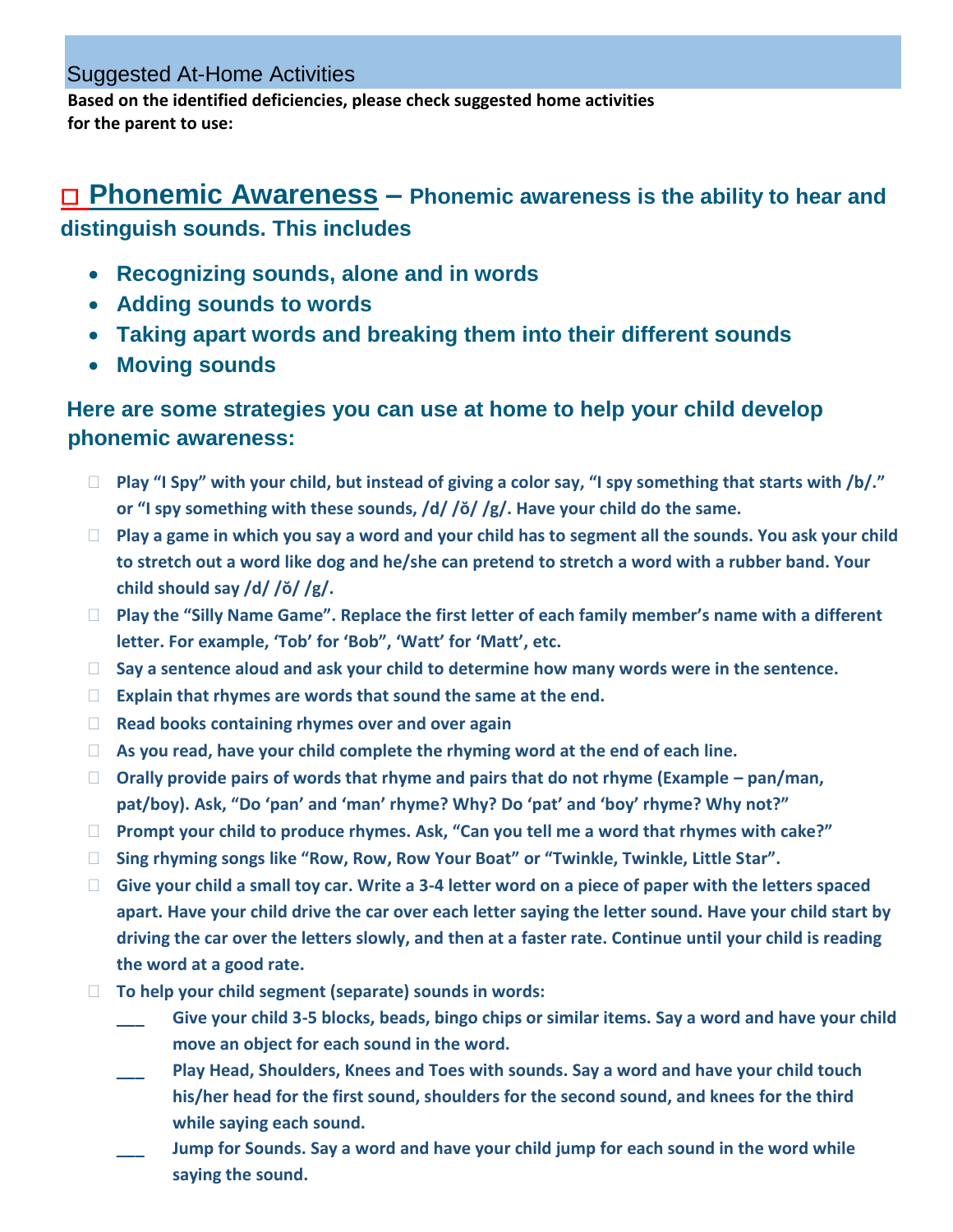**Phonics –** Phonics is the ability to understand the relationship between **letters and the sounds they represent. This includes:**

- **Recognizing print patterns that represent sounds**
- **Syllable patterns**
- **Word parts (prefixes, suffixes, and root words)**

**Common consonant Digraphs and Blends:** bl, br, ch, ck, cl, cr, dr, fl, fr, gh, gl, gr, ng, ph, pl, pr, qu, sc, sh, sk, sl, sm, sn, sp, st, sw, th, tr, tw, wh, wr

**Common consonant Trigraphs:** nth, sch, scr, shr, spl, spr, squ, str, thr

**Common Vowel Digraphs:** ai, au, aw, ay, ea, ee, ei, eu, ew, ey, ie, oi, oo, ou, ow, oy

## **Here are some strategies you can try at home if your child's area of focus is phonics.**

- **Make letter-sounds and have your child write the letter or letters that match the sounds.**
- **Play word games that connect sounds with syllables and words (for example, if the letters "p-e-n" spell** *pen***, how do you spell** *hen***?).**
- **Write letters on cards. Hold up the cards one at a time and have your child say the sounds (for example, the /d/ sound for the letter** *d***).**
- **Teach your child to match the letters in his/her name with the sounds in his/her name.**
- **Point out words that begin with the same letter as your child's names (for example,** *John* **and** *jump***). Talk about how the beginning sounds of the words are alike.**
- **Write letters on pieces of paper and put them in a paper bag. Let your child reach into the bag and take out letters. Have your child say the sounds that match the letters.**
- □ Take a letter and hide it in your hand. Let your child guess in which hand is the letter. Then show the **letter and have your child say the letter name and make the sound (for example, the letter** *m* **matches the /m/ sound as in** *man***).**
- **Make letter-sounds and ask your child to draw the matching letters in cornmeal or sand.**
- **Take egg cartons and put a paper letter in each slot until you have all the letters of the alphabet in order. Say letter-sounds and ask your child to pick out the letters that match those sounds.**
- **Building words – Using magnetic letters, make a three letter word on the refrigerator (cat). Have your child read the word and use it in a sentence. Every day, change one letter to make a new word. Start by changing only the beginning letter (cat, bat, hat, sat, mat, rat, pat). Then change only the ending letter (pat, pal, pad, pan). Finally change only the middle letter (pan, pen, pin, pun).**
- □ Making words For this game, you will need magnetic letters and three bags. Put half of the **consonants into the first bag. Put the vowels into the middle bag, and the remaining consonants into the first bag. Have your child pull one letter from the first bag. That will be the first letter of their word. Then have your child pull from the vowel bag for the second letter of the word and from the other consonant bag for the third letter of the word. Next, the child will read the word and decide if it is a real word or a nonsense word. Take turns, replacing the vowels as needed until there are no more consonants left.**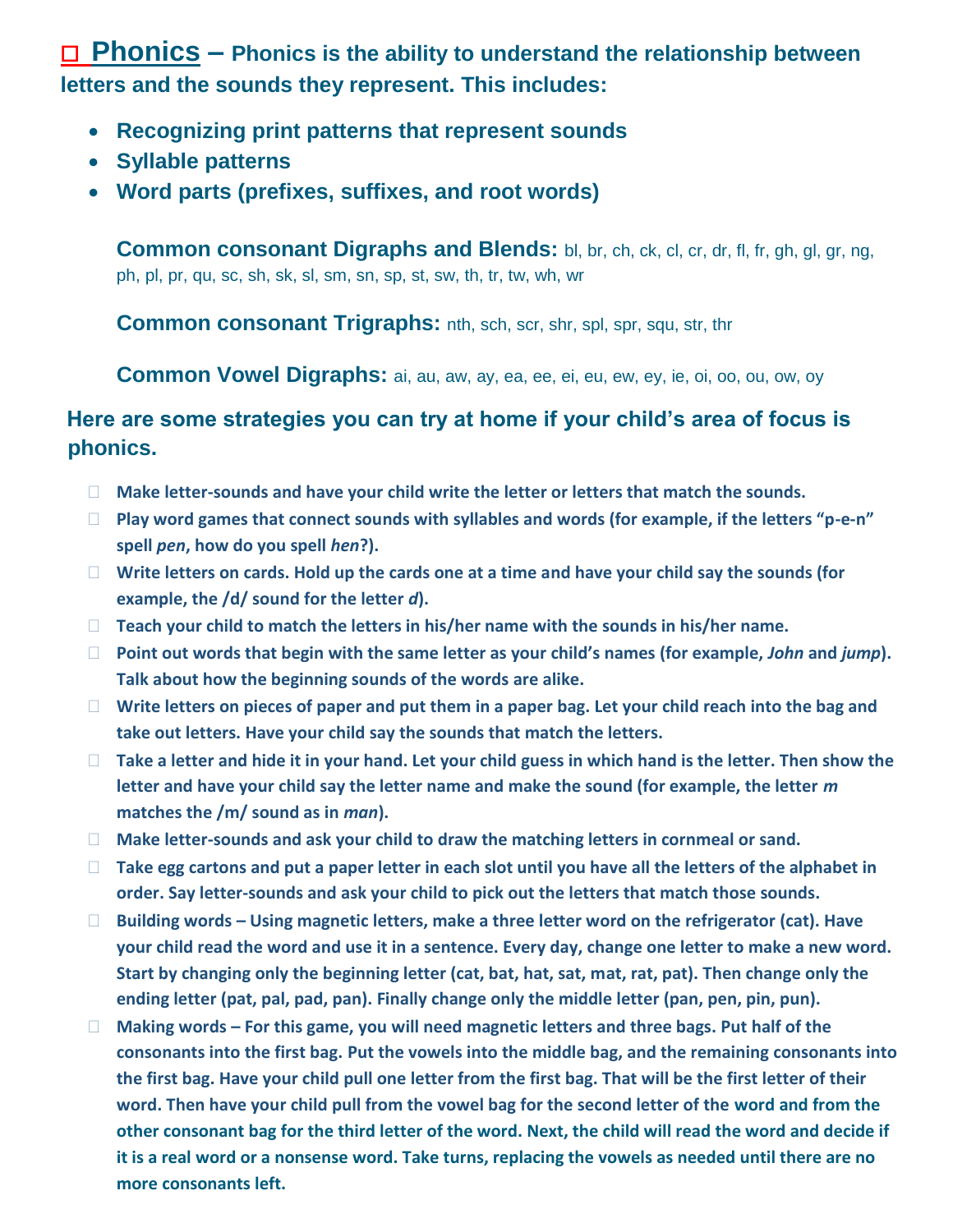- □ Labeling words When reading with your child, keep Post-it notes handy. Every so often, have your **child choose one object in the picture and write the word on a Post-it. Put the note in the book to read each time you come to that page.**
- **Practicing words with pictures – Choose pictures from a magazine or catalog. Say the name of the picture, have your child say the sound that the picture begins with and the name of that letter.**
- **Hunting for words – Choose a letter and have your child hunt for five items beginning with that letter sound. As each object is found, help your child write the word on a list. For example, if the target sound is /m/, the child might find and write mop, mat, Mom, money, and microwave.**
- **Hints for helping your child sound out words** 
	- **First Sound – Have your child say the first sound in the word and make a guess based on the picture or surrounding words. Double-check the printed word to see if it matches the child's guess.**
	- **Sound and Blend – Have your child say each sound separately (sss aaa t). This is called "sounding it out", and then say the sounds together (sat). This is "blending".**
	- **Familiar Parts – When your child starts reading longer words, have him notice the parts of the word that he already knows. For example, in a word such as "presenting", your child may already know the prefix pre-, the word "sent," and the word ending –ing.**
- **Teach your child to recognize the letters in his or her name.**
- **Use magnetic letters to spell words on the refrigerator or spell names of family members and friends.**
- **Discuss how names are similar and different**
- □ Recognizing shapes is the beginning of recognizing the features of letters, Have your child sort letters **by tall tails, short tails, hooks, humps, and circles. Your child can continue to sort by feature combinations as well (For example, circles and tall tails, hooks and circles, humps and tall tails, etc.)**
- **Ask your child to name stores, restaurants, and other places that have signs. This is called environmental print. Have your child cut the images of these signs from bags, take out containers, and fliers and post them somewhere to make an Environmental Print Word Wall.**
- □ Ask your child to look through ads to point out things he/she recognizes. Ask if they know any of the **letters on the page.**
- □ Use stores as an opportunity for learning Ask questions like, "Can you fin something that has a **letter C? Can you find a word that begins with an M? Can you find something with 4 letters?" Praise all efforts and keep it like a game.**
- **Make alphabet letters out of Play-doh.**
- **Write letters with your finger on your child's back and have them guess the letter. Have your child do the same to you.**
- **Play "Memory" or "Go Fish" using alphabet cards.**
- □ Read alphabet books to your child and eventually ask him/her to name the items on the page that **you know he/she can successfully tell you.**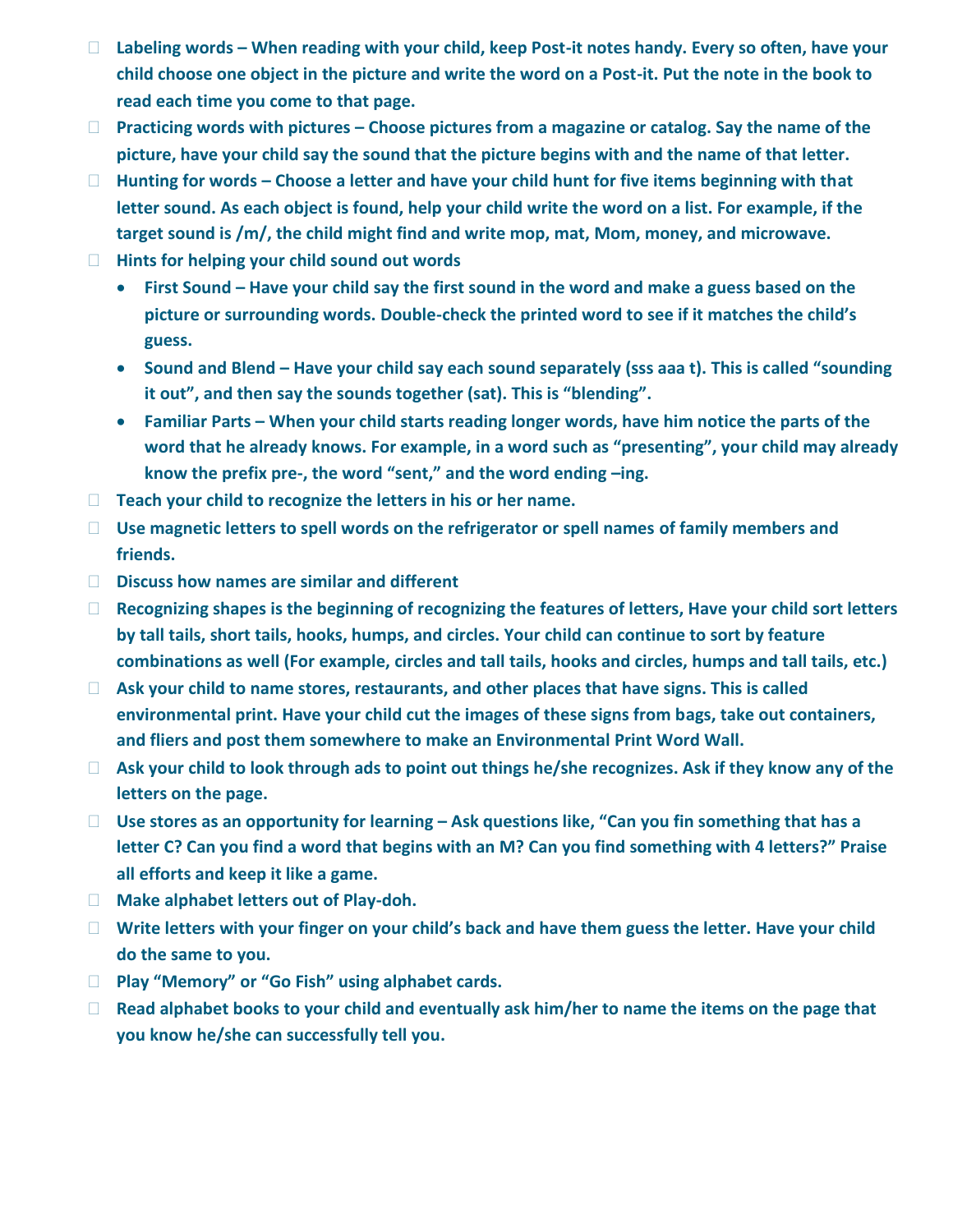## **Here are some more challenging ideas as the previous strategies for phonics become too easy.**

- **Make blend-sounds and have your child write the letters that match the sounds.**
- **Play word games that connect sounds with syllables and words (for example, it the letters "l-a-t-e-r" spell** *later***, how do you spell** *hater***? Haw many syllables are in** *later***?)**
- **Write vowel and consonant digraphs, trigraphs, and blends on cards. Hold up the cards one at a time and have your child say the sounds (for example, the long e sound /ē/ for the vowel digraphs ea and ee).**
- **Writing words – Many children love to send and receive notes, and writing is a great way to reinforce phonics skills. Send your child notes in his/her backpack or place notes on the pillow. Have a relative or friend send a letter or email to your child. Whenever your child receives a note, having him/her write back. Don't be concerned about spelling. Instead, have your child sound out the words to the best of his/her ability.**
- **Hunting for words – Choose a blend and have your child hunt for five items beginning with that sound. As each object is found, help your child write the word on a list. For example, if the target sound is "bl", the child might find and write blanket, blood, blue, blizzard, blast**
- **Play "Memory" or "Go Fish" using consonant and vowel digraphs, trigraphs, and blends.**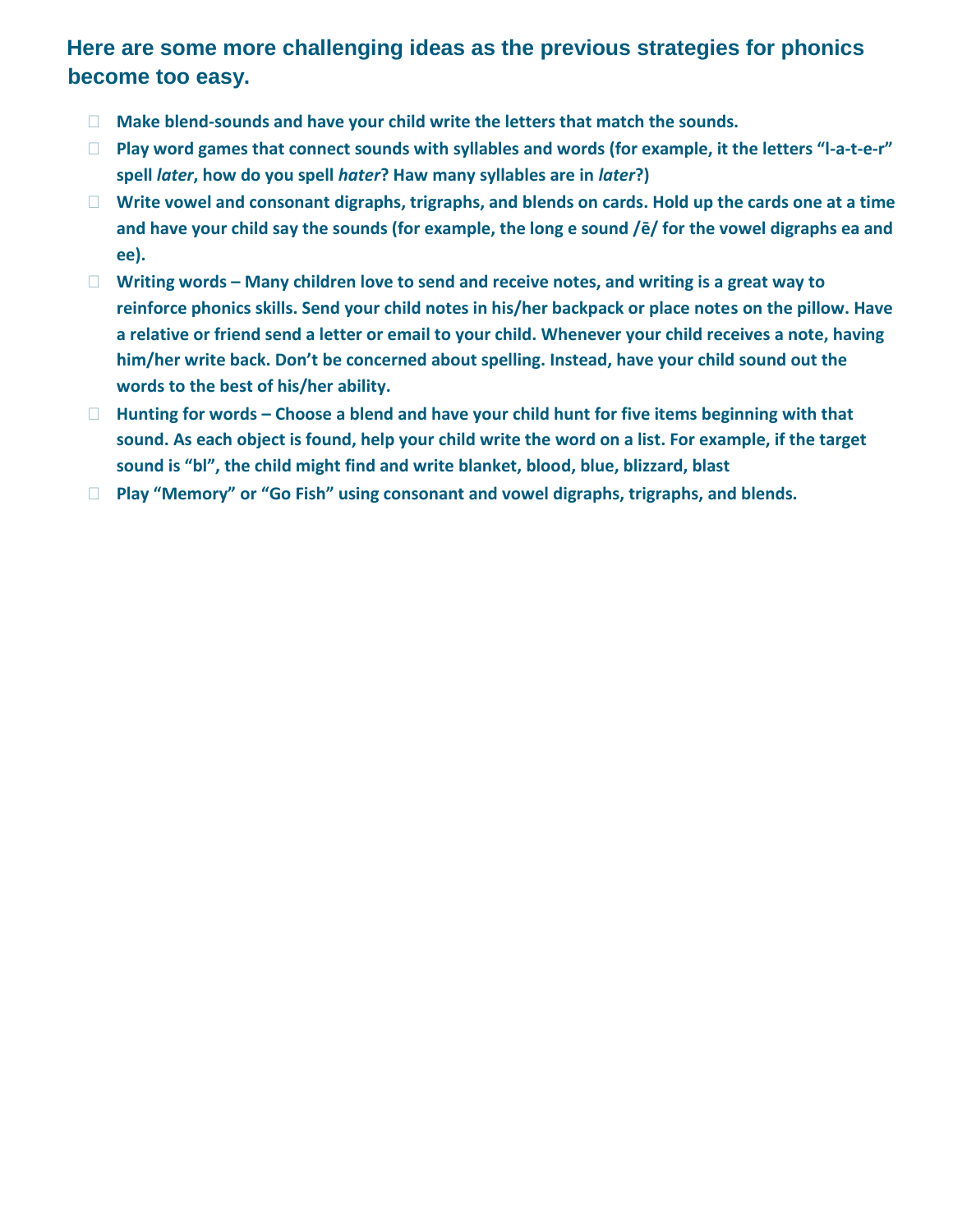## ☐ **Fluency – Fluency is the ability to read with sufficient speed to support the understanding. This includes**

- **Automatic word recognition**
- **Accurate word recognition**
- **Use of expression**

## **Here are some strategies you can use at home to help your child to become more fluent reader:**

- **Repeated reading – Choose a passage that will not be very difficult for your child. Read the passage aloud to your child, and then read it together, helping your child figure out any tricky words. Next, have your child read the passage to you with a focus on accuracy. Finally, have your child read the passage to you again, paying attention to fluency and expression. The goal is to sound smooth and natural.**
- **Use different voices – When reading a familiar story or passage, try having your child use different voices. Read the story in a mouse voice, cowboy voice, or a princess voice. This is another way to do repeated reading, and it adds some fun to reading practice.**
- **Read to different audiences – Reading aloud is a way to communicate to an audience. When a reader keeps the audience in mind, he/she knows that his reading must be fluent and expressive. Provide a variety of opportunities for your child to read to an audience. Your child can read to stuffed animals, pets, siblings, neighbors, grandparents – anyone who is willing to listen. This is a good way to show off what was practiced with repeated reading.**
- **Record the reading – After your child has practiced a passage have him/her record it with a smart phone or tablet. Once recorded, your child can listen to her reading and follow along in the book. Often, she will want to record it again to make it even better!**
- **When you read a story, use appropriate expression during dialogue. Encourage your child to mimic your expression. Talk with him about what that expression means (For example, if the character is excited about going to the park, he/she should sound like that in his/her voice. Encourage your child to repeat key phrases or dialogue).**
- **Recite nursery rhymes and poems to build familiar phrases in speech.**
- **In a repetitive text, ask your child to repeat the familiar phrase with you (For example, in the Story, "The House that Jack Built" your child can recite with you "in the house that Jack built").**
- **Point out punctuation marks that aid in expression such as question marks, exclamation points and quotation marks. Demonstrate how your voice changes as you read for each. Only focus on one during a book. Remember it is important to enjoy it first and foremost.**
- **Encourage your child to sing favorite songs and repeat favorite lines of songs.**
- **Make your own books of favorite songs for child to practice "reading". This builds confidence and helps your child identify himself/herself as a reader.**
- **Say a sentence to your child and ask him or her to repeat it to you. Challenge your child to increase the number of words he or she can repeat. As you say it, put it in meaningful phrases (For example, The boy went/ to the store/ with his mother.).**
- **Alternate repeating the favorite lines of a poem or nursery rhyme with your child. He or she will mimic your phrasing and expression.**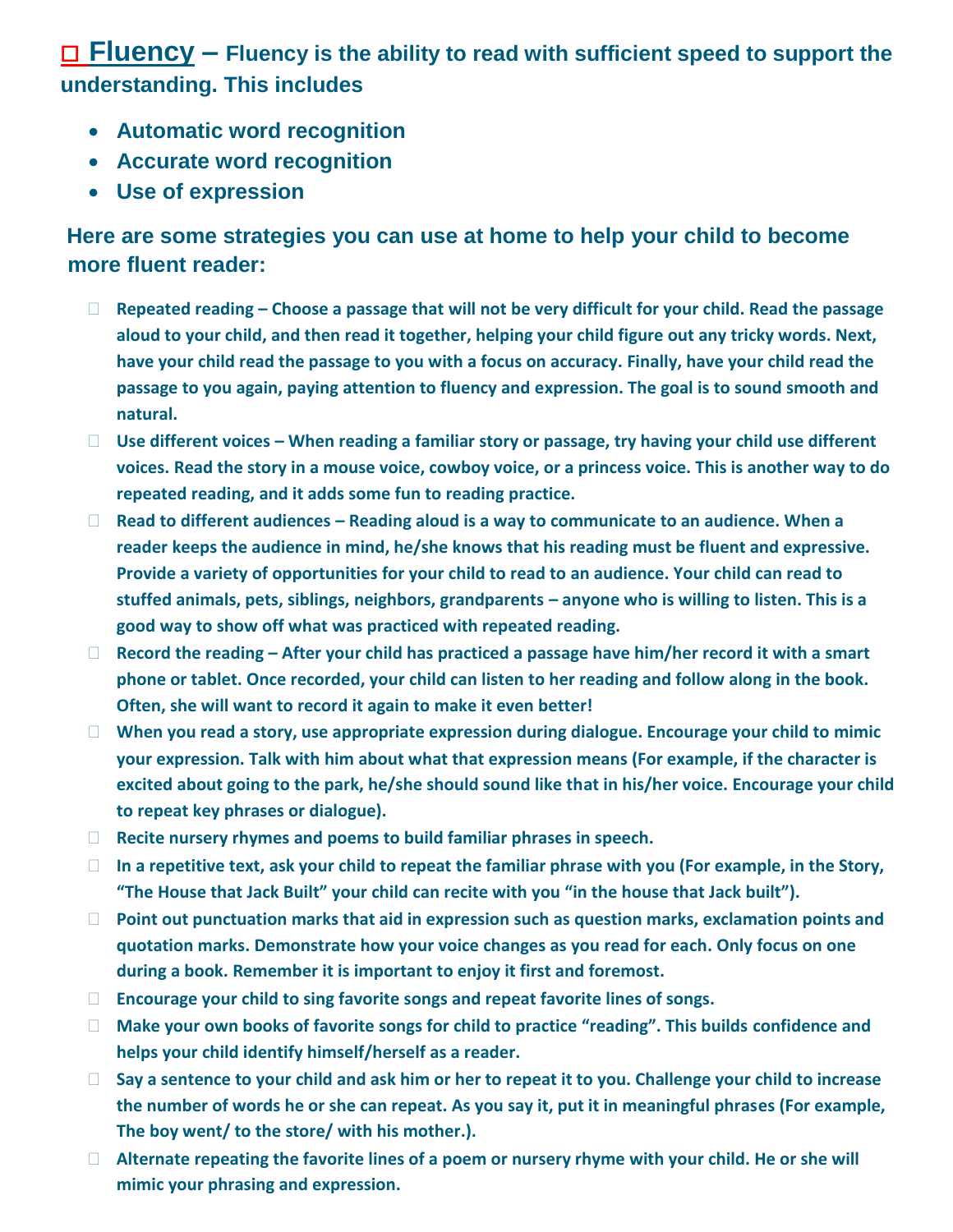☐ **Vocabulary – Vocabulary is students' knowledge of and memory for word meanings. This includes:**

- **Receptive Vocabulary words we understand when read or spoken to us**
- **Expressive Vocabulary Words we know well enough to use in speaking and writing**

## **Here are some strategies you can use at home to improve your child's vocabulary:**

- **Read aloud – Continue to read aloud to your child even after he is able to read independently. Choose books above your child's level because they are likely to contain broader vocabulary. This way, you are actually teaching him new words and how they are used in context.**
- **Preview words – Before reading to or with your child, scan through the book, choose two words that you think might be interesting or unfamiliar to your child. Tell your child what the words are and what they mean. As you read the book, have your child listen for those words.**
- **Hot potato (version 1) – Play hot potato with synonyms. Choose a word, and then your child has to think of another word that means the same thing. Take turns until neither player can think of another word. For example, you may say, "Cold," and your child might say, "Freezing." Then you could say, "Chilly," and so on. Try the game again with antonyms (opposites).**
- **Hot potato (version 2) – Play hot potato with categories. For younger children, the categories can be simple: pets, clothes, family members. For older children, the categories can be quite complex: The Revolutionary War, astronomy, math terms.**
- **Word Collecting – Have each family member be on the lookout for interesting words that they heard that day. At dinner or bedtime, have everyone share the word they collected and tell what they think it means. If the child shares an incorrect meaning, guide him/her to the correct meaning. Try to use some of the words in conversation.**
- **Introduce your child to a variety of experiences to help build background knowledge he or she can use while making sense of print by taking them to the park, museums, the zoo, etc.**
- **Play "categories" with your child. Name a topic such as "farms" or "ecosystems" and ask your child to think of all the words he or she can related to that topic. This is a great way to build word knowledge!**
- **Discuss opposites (antonyms).**
- **Discuss positional words such as beside, below, under, over, etc. Make it into a game at dinner by asking your child place his or her fork in different places in relation to his or her plate.**
- **Use the language of books such as author, title, illustrator, title page, etc.**
- **Discuss ordinal words such as first, last, beginning, middle, etc.**
- □ Talk about how things are similar/alike as well as how things are different (For example, How is a **dog like a cat? How is a dog different from a cat?")**
- **Use a variety of words to describe feelings and emotions (For example, your child says he's happy. You can validate that by saying, "I'm so glad you are so joyful today! You sure look happy!").**
- **Trips to everyday places build vocabulary. Discuss what you are doing and seeing as you are going through the store (For example, "I'm here in the bakery. I can find donuts, cookies, and bread." Ask your child, "What else do you think I could find here?").**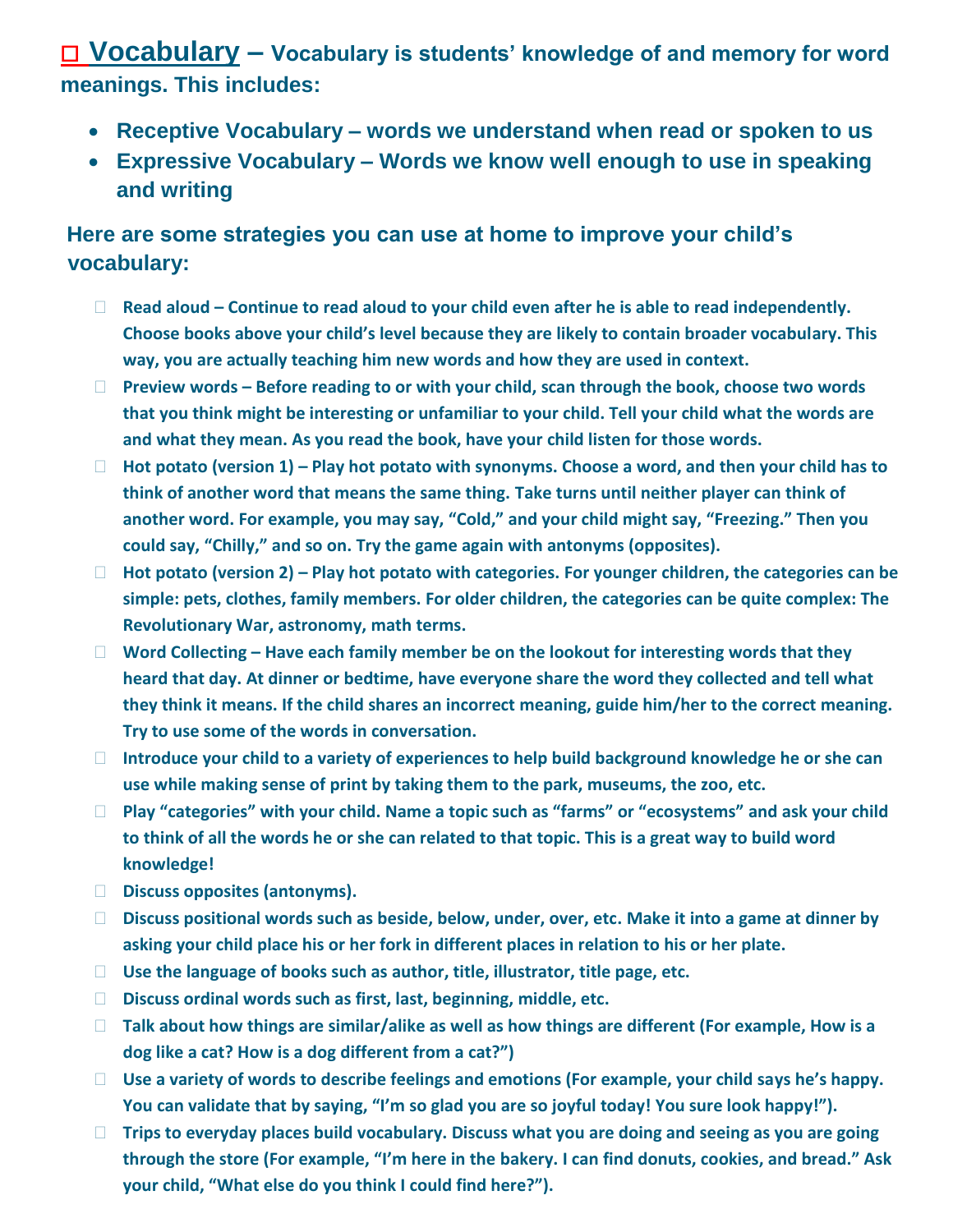- □ When you read a book about a topic, ask him to tell you all the words related to it (For example, if **you read a book about a dog, he might say dog, puppies, toy, food, play, leash. Or a book about dinosaurs, he might say Tyrannosaurus Rex, paleontologist, herbivore, carniover, or fossil. Add other words to help expand upon what he says).**
- **When you read a book, ask your child to identify categories for words he has read (For example, if you read a book about pumpkins, you could put the words pumpkin, leaf, stem, and seeds into a category about the parts of a plant).**
- □ Hot potato (version 3) Play hot potato with prefixes or suffixes. The prefixes dis-, ex-, mis-, non-, **pre-, re-, and un- are common. Common suffixes include –able/-ible, -ed, -er, -est, -ful, -ish, -less, -ly, -ment, and –ness.**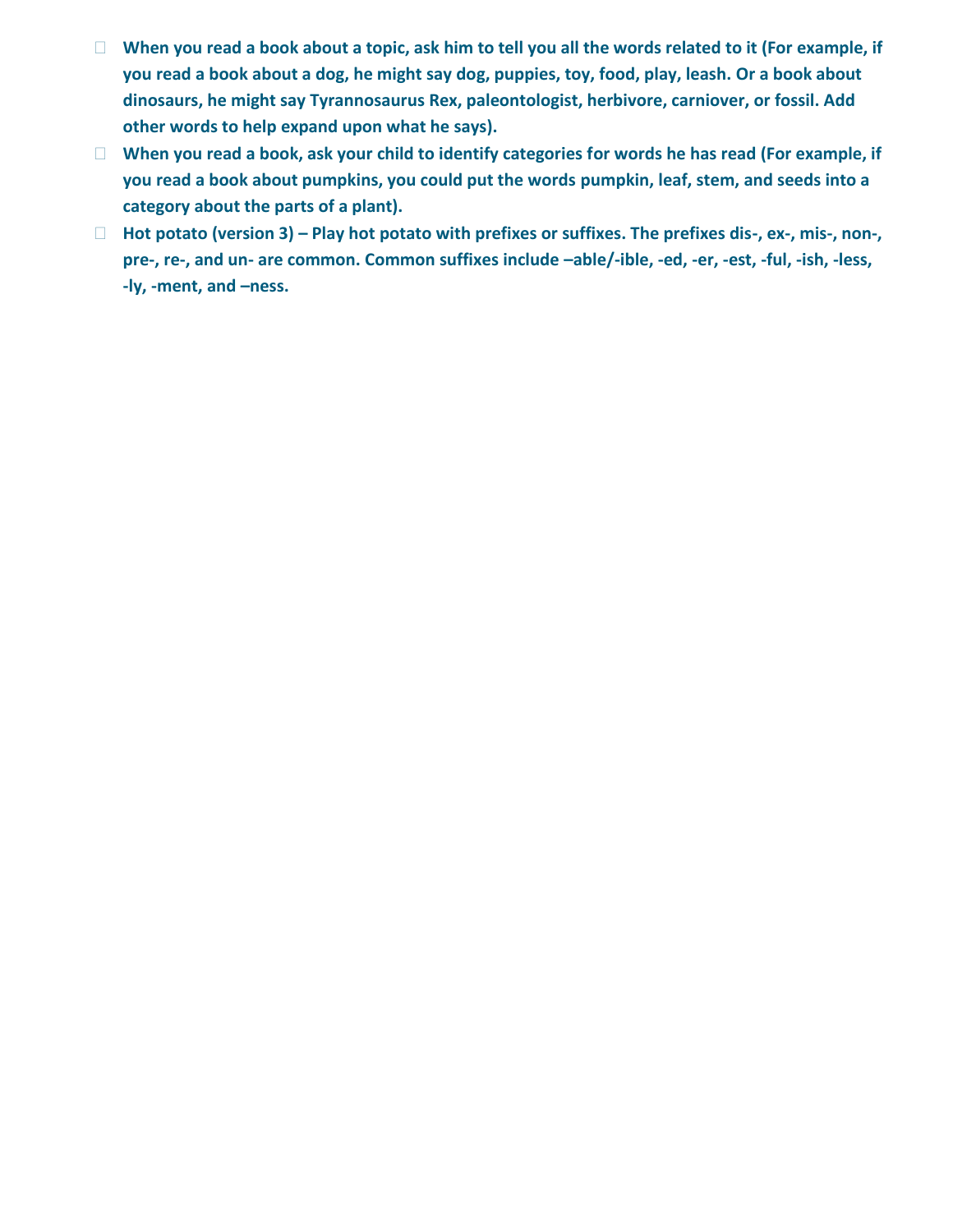## ☐ **Comprehension – Comprehension is the ability to understand and draw meaning from text. This includes**

- **Paying attention to important information**
- **Interpreting specific meanings in text**
- **Identifying the main idea**
- **Verbal responses to questions**
- **Application of new information gained through reading**

## **Here are some strategies you can use at home to help your child with comprehension:**

- **Sequencing errands – Talk about errands that you will run today. Use sequencing words such as first, next, last, finally, beginning, middle, and end, when describing your trip.**
- **Every day comprehension – Ask your child who, what, when, where, why, how questions about an event in his/her day. For example, if your child attended a party, you could ask, "Who was there? What did you do? When did you have cake? Where did you go? Why did invitation have dogs on it? How did the birthday child like the presents?" Once your child is comfortable answering these questions about his/her experiences, try asking these questions about a book you've read together.**
- □ Think aloud When you read aloud to your child, talk about what you are thinking. It is your **opportunity to show your child that reading is a lot more than just figuring out the words. Describe how you feel about what's going on in the book, what you think will happen next, or what you thought about a character's choice.**
- **Sequencing comics – Choose a comic strip from the Sunday paper. Cut out each square and mix up the squares. Have your child put them in order and describe what is happening. Encourage your child to use words like first, second, next, finally, etc.**

## **Fiction Reading**

- **Before reading – Point out the title and author. Look at the picture on the cover and ask, "What do you think is going to happen in this story? Why?" This will help your child set purpose for reading.**
- **During reading – Stop every now and then to ask your child to tell you what has happened so far or what he/she predicts will happen. You might also ask for your child's opinion. "Do you think the character did the right thing? How do you feel about that choice?" Explain any unfamiliar words.**
- **After reading – Ask your child to retell the story from the beginning, and ask for opinions, too. "What was your favorite part? Would you recommend it to a friend?"**

## **Non-Fiction Reading**

- **Before reading – Point out the title and author. Look at the picture on the cover and ask, "What do you think you'll be learning about in this book? Why?" This will help your child consider what he already knows about the topic. Look at the table of contents.**
- **During reading – Don't forget the captions, headings, sidebars, or any other information on the page. Young readers tend to overlook these, so it's a good idea to show that the author includes lots of information in these "extras".**
- **After reading – Ask your child, "What was this mostly about? What do you still want to know? Where could you find out?"**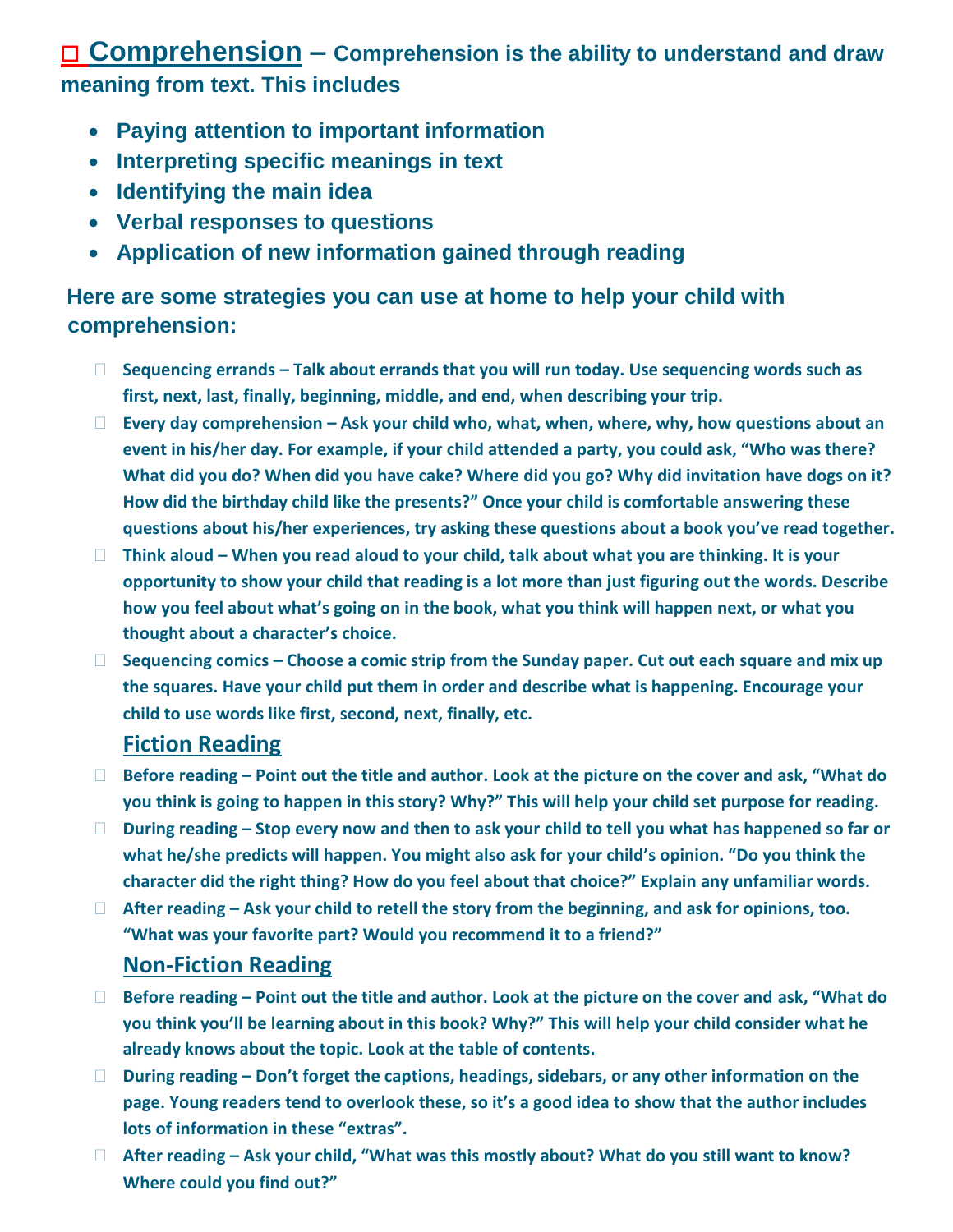## **Other Ideas**

- □ Take a quick "book look" and encourage your child to talk about what it might be about or what **might happen.**
- **Discuss words related to stories such as characters, problem, and solution.**
- □ Ask questions about character traits. For example, "Which character is kind? Which character is

**bossy? How do you know?" If your child doesn't know, give your answer. You may need to do this many times before your child can do it. He/she may also "mimic" your answer. Encourage your child's attempt.**

**Encourage deeper thinking by asking, "If the story kept going, what do you think would happen next?"**

**Help your child make connections to his/her life experience while reading. You could say, "Is**

 **there anything you read in the story that reminds you of something?" You could also prompt your child, "The boy who went to the zoo with his family reminds me of when we went to the zoo over the summer. What do you think?" Then, get your child to expand on that.**

**As you are reading, think out loud to your child. Say things like, "I wonder why…., I wonder if…, I bet…. I predict….," etc.**